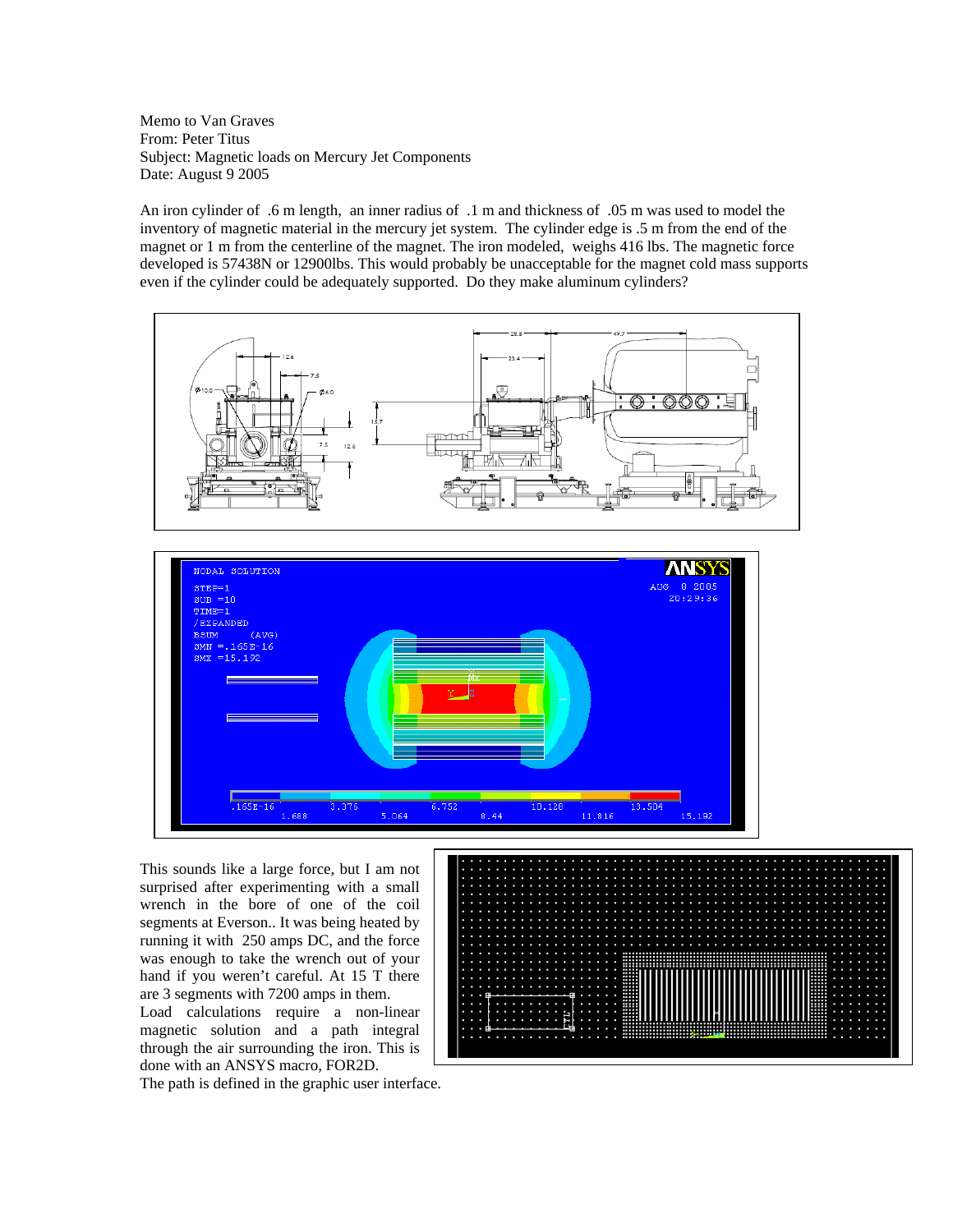![](_page_1_Figure_0.jpeg)

ANSYS output for the FOR2D Macro:

 \_\_\_SUMMARY OF FORCE CALCULATIONS BY MAXWELL STRESS TENSOR Force in  $x$ -direction = 1138.51061 N/m. Force in  $y$ -direction = -57438.5828 N/m.

\_\_\_\_\_\_\_\_\_\_\_\_\_\_\_\_\_\_\_\_\_\_\_\_\_\_\_\_\_\_\_\_\_\_\_\_\_\_\_\_\_

In this model, the x direction is radial and the y direction is axial The N/m unit is somewhat of a mystery because the macro should compute the force integrated over 2\*pi and the units should be in N for an axisymmetric model, The N/m unit is probably an error in the macro. But the magnitude of the force would be similar if multiplied by the cylinder circumference.

![](_page_1_Figure_4.jpeg)